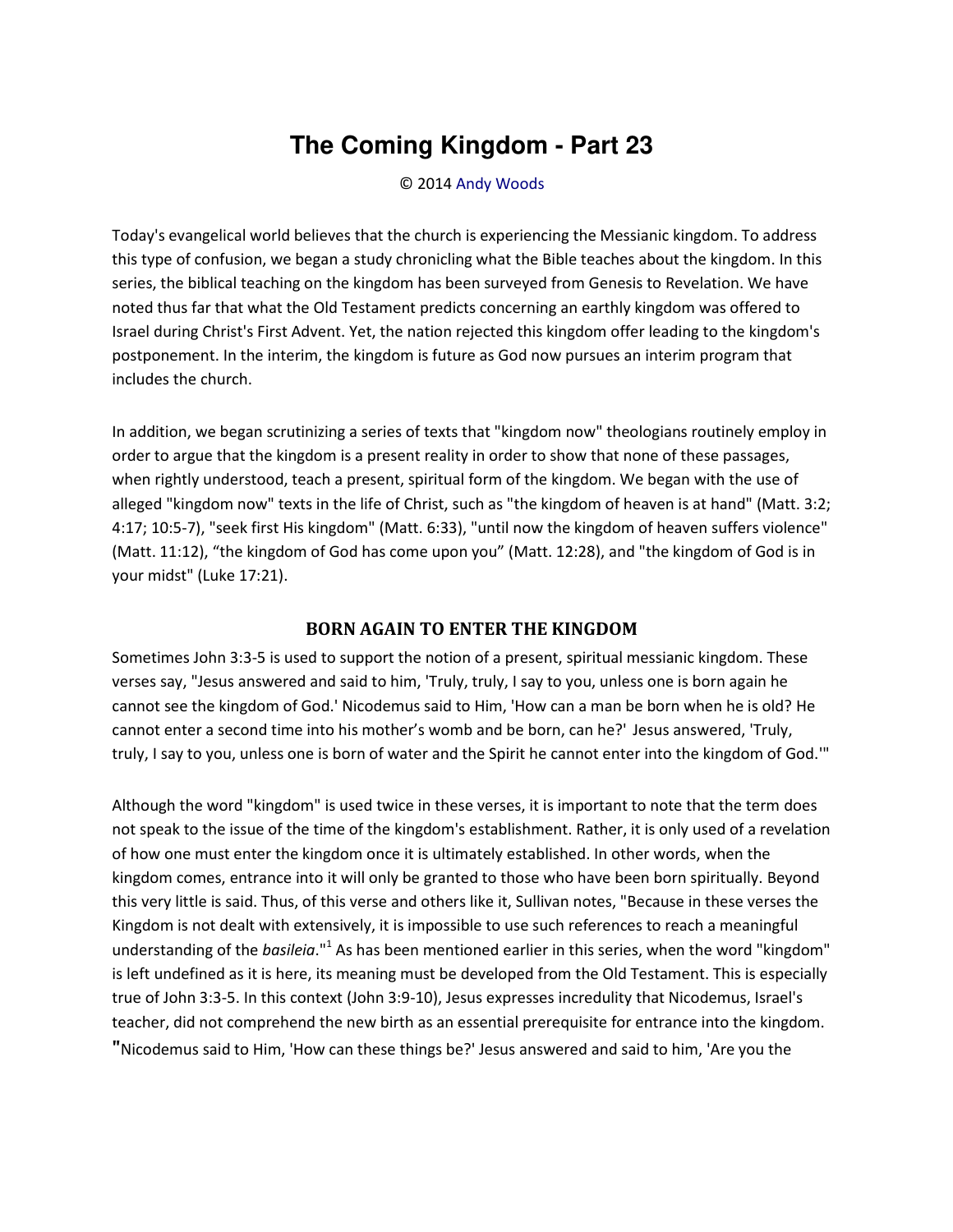teacher of Israel and do not understand these things?'" Such incredulity relates to the fact that Nicodemus as Israel's teacher should have been well aware of Ezekiel 36:24-27, which clearly explains the necessity of the new birth before entrance into the kingdom is permitted. These verses say, "For I will take you from the nations, gather you from all the lands and bring you into your own land. Then I will sprinkle clean water on you, and you will be clean; I will cleanse you from all your filthiness and from all your idols. Moreover, I will give you a new heart and put a new spirit within you; and I will remove the heart of stone from your flesh and give you a heart of flesh. I will put My Spirit within you and cause you to walk in My statutes, and you will be careful to observe My ordinances."

These verses not only reveal the necessity of the spiritual birth prior to entrance into the kingdom, they also explain the specific time in history when the kingdom will be established. They occur in the section of the Book of Ezekiel directly depicting Israel's end time program (Ezek. 33–48). The overall context of this section is eschatological since these chapters relate to Ezekiel's recommissioning to preach the nation's restoration (Ezek. 33), the millennial David (Ezek. 34), Edom's future destruction (Ezek. 35), Israel's future political and spiritual restoration and reunification (Ezek. 36–37), the Gog and Magog battle leading to the nation's restoration (Ezek. 38–39), the millennial temple (Ezek. 40–46), the millennial river (Ezek. 47:1-12), the millennial land inheritance of Israel's tribes (Ezek. 47:13–48:29), and the ultimate restoration of Jerusalem (Ezek. 48:30-35). In other words, Ezekiel 36:24-27 is found in a context predicting the return of Israel to her own land (Ezek. 36:24), the future Tribulation period, and beyond. Thus, the very kingdom, entrance into which spiritual birth is a mandatory prerequisite, is a completely future reality since its very establishment is intimately connected with end time events. By leaving the word "kingdom" undefined in John 3:3-5, Jesus presupposes this rich Old Testament background drawn from the prophet Ezekiel as related to the kingdom's future arrival. In sum, in John 3:3-5, Jesus merely rehearses a well-known fact from Ezekiel, the necessity of spiritual birth prior to entrance into the kingdom. By making such a scant statement and by not defining the kingdom, we must go to the source, the prophet Ezekiel, in order to gain insight as to when the kingdom will arrive. As explained earlier, the context of the new birth is found within a larger context that points exclusively to the future for the kingdom's arrival.

## **NOT TASTE DEATH UNTIL THE ARRIVAL OF THE KINGDOM**

Matthew 16:27-28, represent more verses utilized by "kingdom now" theologians. They say, "For the Son of Man is going to come in the glory of His Father with His angels, and WILL THEN REPAY EVERY MAN ACCORDING TO HIS DEEDS. Truly I say to you, there are some of those who are standing here who will not taste death until they see the Son of Man coming in His kingdom.<sup>™</sup> In verse 27, Jesus notes both the angelic manifestation as well as the final judgment associated with the coming of His kingdom. Because in verse 28 He indicates that there are some listening to Him who would not die until the coming of this kingdom, many assume that Christ established His kingdom in spiritual form at His First Advent.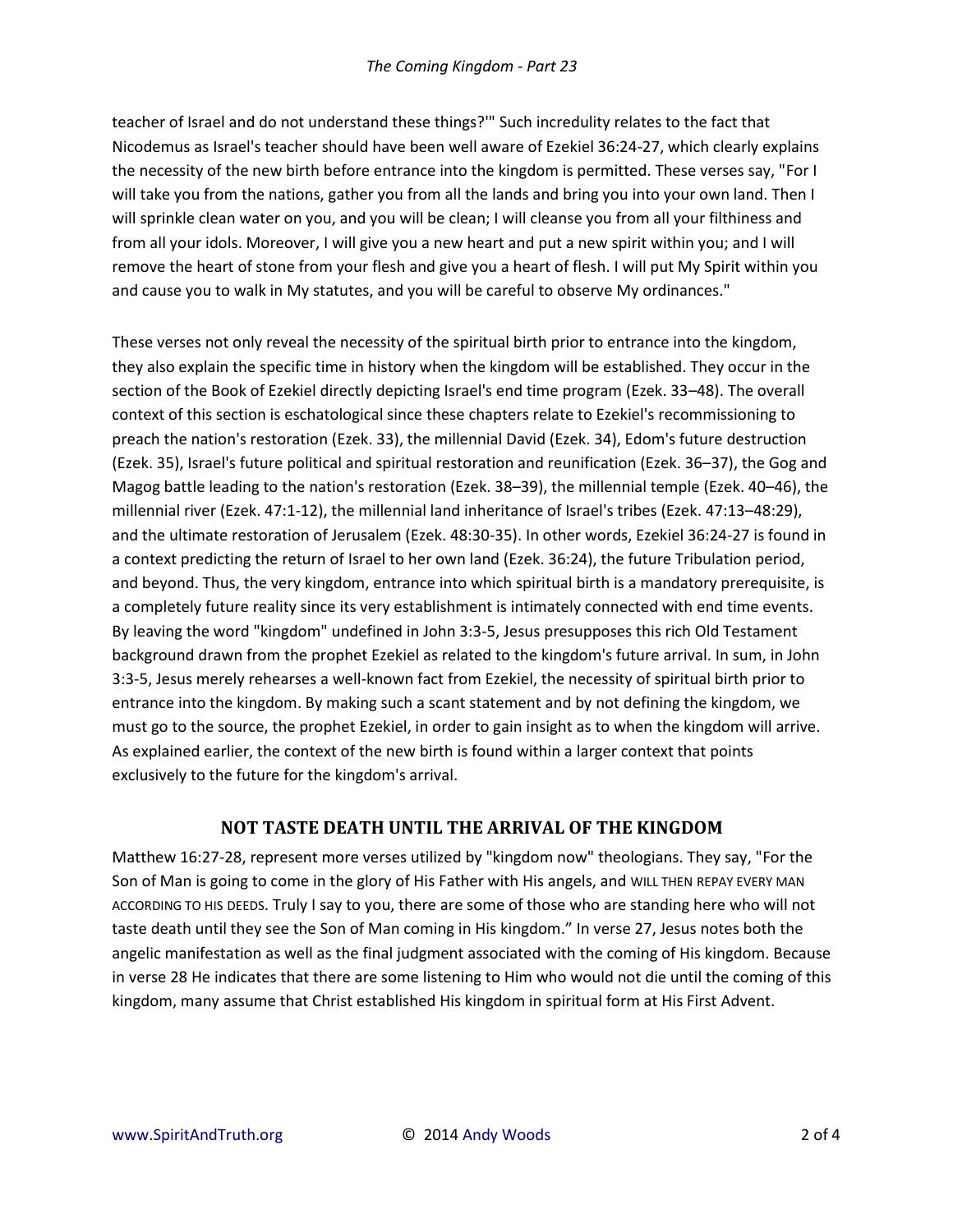However, this interpretation ignores the context of Christ's statement, which is found in the very next verses of the following chapter. Matthew 17:1-13 describes Christ's Transfiguration, where Christ appeared in His glorified state. Since this glorified manifestation of Himself was a temporary appearance during His First Advent, His Transfiguration was a foretaste or a token of what the Son of Man coming in His glory and the splendor of His kingdom, as depicted in Matthew 16:28, would be like. Thus, contextually, in Matthew 16:28, Christ predicted that the Transfiguration would take place before some of His immediate audience had died. Christ's prediction in this regard was literally fulfilled six days later since the Transfiguration took place as recorded in the very next chapter. Unfortunately, the chapter division causes many to bifurcate Christ's prediction at the end of Matthew 16 from the events at the beginning of Matthew 17. However, it must be remembered that chapter divisions are artificial. They are not part of the inspired text, but rather were added much later in a well-intentioned but sometimes ineffective way of organizing and outlining the biblical text. Craven explains the full context of Matthew 16:28:

The declaration of Jesus, "There be some standing here," etc., Matt. 16:28; Mark 9:1; Luke 9:27. This, according to the opinion of Chrysostom and others (see Lange Comm. on Matt. 16:28), may find its fulfillment in the immediately following Transfiguration. In this event the Basileia was not merely symbolized, but in all its glory was for a moment set up on earth (comp. 2 Pet.  $1:16-18$ ). $^{2}$ 

That Matthew 16:28 was fulfilled in the Transfiguration of Matthew 17:1-13 receives further support from the grammar of the passage. McClain explains, "the conjunction with which chapter 17 begins clearly establishes the unbroken continuity of thought between 16:28 and 17:1, as also in the accounts of Mark and Luke where no chapter division occurs."<sup>3</sup> Ice also demonstrates the continuity of thought between the two chapters:

All three accounts of the prophesied event speak of seeing and the kingdom. Matthew says they will see "the Son of Man coming in His kingdom," emphasizing the person of the Son of Man coming. Mark says, "they see the kingdom of God" and he adds that it will come "with power." Luke simply says that "they see the kingdom of God." The transfiguration fits all aspects of the various emphases found in each of the three precise predictions. Matthew's stress upon the actual, physical presence of the Son of Man is clearly met in the transfiguration because Jesus was personally and visibly present...Mark's emphasis upon a display of the kingdom with "power" was certainly fulfilled by the transfiguration. No one could doubt that the transfiguration certainly fit the definition of a "power encounter" for the disciples. That Jesus appears dressed in the Shekinah glory of God upon the Mount (Mk. 9:3) is further evidence to the disciples that He was God and acted with His power. Luke's simple statement about some who will "see the kingdom of God" is vindicated also by his account (17:28-36). Twice Luke records our Lord describing the transfiguration with the term "glory" (17:31, 32).<sup>4</sup>